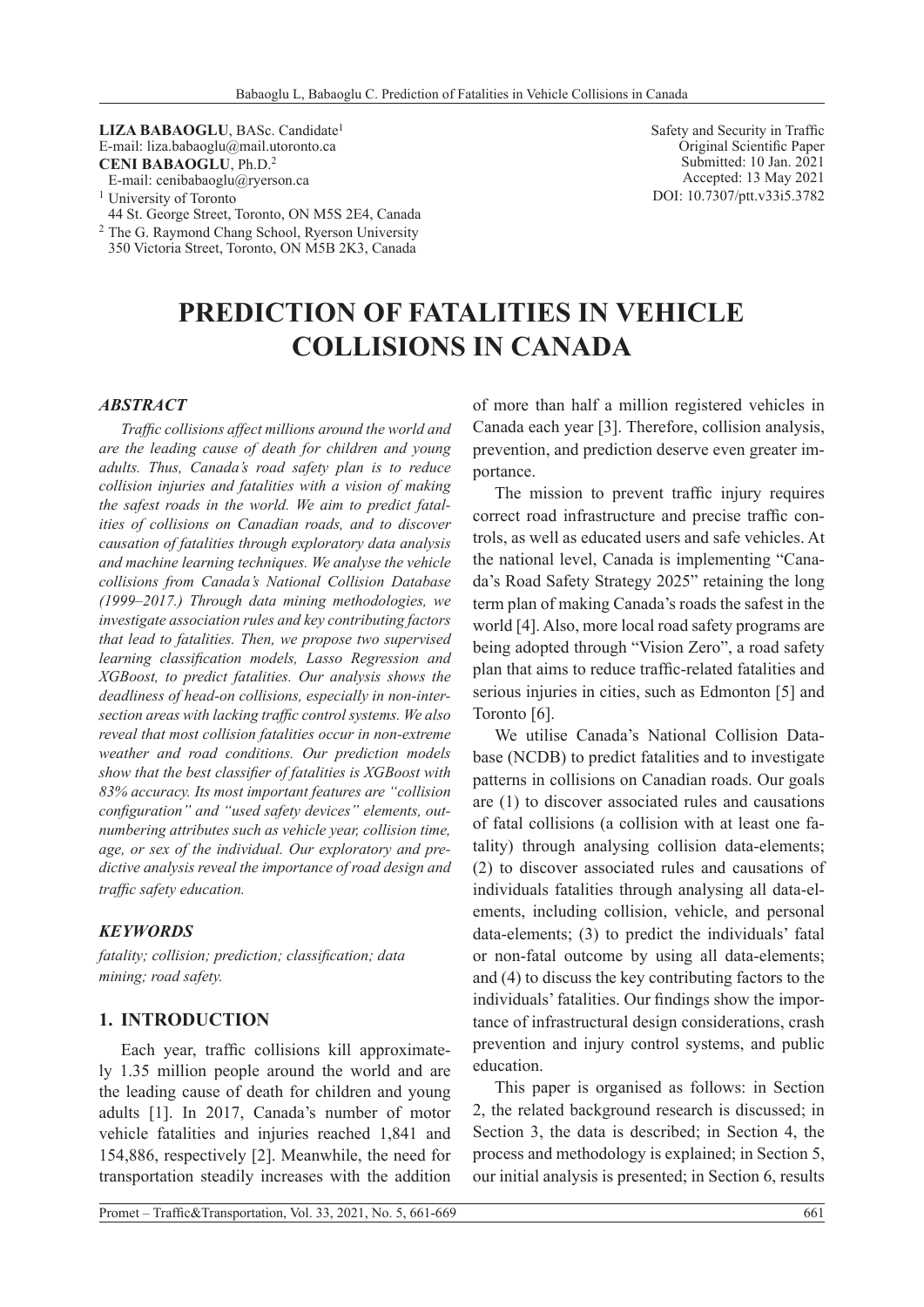of our exploratory data analysis and predictions is presented; and lastly, in Section 7 and 8, the threats to validity and the discussion is showcased.

### **2. BACKGROUND**

Analyses of collision databases are an ongoing process leading to numerous research worldwide. Research is undertaken in various countries with different datasets, each with unique research questions to address. For example, in the United States, the crash frequencies of Washington State are modelled given the collision and location type, the severity of the crash, and the number of vehicles involved [7]. Whereas in California, a focused study of the vehicle-by-vehicle crash data is conducted to extensively discuss the rear-end crashes [8]. In Japan [9], the vehicle-to-pedestrian-accidents data is used to predict the seriously injured body regions of pedestrians by considering various factors including the accident year, vehicle type, travel speed, and pedestrian gender and age. Meanwhile, the research in [10] used the data on road accidents with heavygoods vehicles and buses for 27 European Union countries over 10 years and analysed safety parameters, such as area type, the season of the year, the weekday, casualty age and gender. Nevertheless, Colombia [11], Taiwan [12], and Serbia [13] separately examined spatial features such as road geometry and precipitation, as well as temporal attributes such as hour and day of the week, whereas India [14] analysed individuals' characteristics such as driving patterns and drunk driving to describe the traffic accidents and casualties.

In Canada, important research is conducted on severe collisions examining its causes and impacts. The research in [15] analysed all traffic collision events in which at least one person was killed or seriously injured in Toronto. The spatio-temporal and behavioural patterns are examined using the Killed or Seriously Injured dataset covering the years from 2007 to 2017. The results of this exploratory data analysis show the prevalence of collisions in intersections, in the spring and summer, as well as in the presence of aggressive and inattentive driving. On the other hand, the study on the Canadian National Population Health Survey for the years between 1994 and 2002, reported a higher percentage of subsequent injuries for binge drinkers, respondents with poor health, respondents with distress, and respondents using two or more medications [16]. The research in [17] provided a special focus on the back-over collisions with child pedestrians, utilising the Canadian Hospitals Injury Reporting and Prevention Program's injury dataset for the years from 1994 to 2003.

In the literature, there are some papers on this database, NCDB. One study [18], used two attributes, vehicle year and collision severity, and considered a subset of NCDB covering the years from 2001 to 2003. By combining these attributes with some external datasets, an association was found between older vehicles and mechanical failure as well as a higher rate of alcohol and drug use, unbelted occupants, and unlicensed drivers. Additionally, the research in [19] performed an analysis of the NCDB for the years between 1999 and 2012 to identify possible dangerous traffic scenarios that could result in injuries and fatalities. It reported a higher fatality rate in collisions involving streetcars driven by older drivers. Lastly, the research in [20] used a sub-dataset specialising in the survivability factors for the cyclists hit by motor vehicles, discussing the impacts of age, sex, helmet usage, and collision configuration. In our study, we consider all the available years (1999–2017) and utilise all the variables (collision, vehicle, and personal data-elements) presented in the NCDB. This allows us to extensively analyse and predict collisions in Canada.

## **3. DATA DESCRIPTION AND DATA PRE-PROCESSING**

In this paper, we conduct analyses and predictions on all the police-reported vehicle collisions on public roads in Canada, from 1999 to 2017. Both the open-source database and the data dictionary are provided by Transport Canada at the Government of Canada's National Collision Database (NCDB) [21].

The NCDB dataset has 20 columns, excluding the ID columns, and 6,772,563 rows of observations, each representing a person involved in a collision. These reported observations have resulted from 2,570,235 collisions. The columns address collision, vehicle, and personal data-elements. Collision-related elements have temporal attributes including year, month, day of the week, and collision hour; spatial attributes including collision configuration, roadway configuration, number of vehicles involved in the collision, weather condition, road surface, and road alignment; as well as collision severity and traffic control attributes.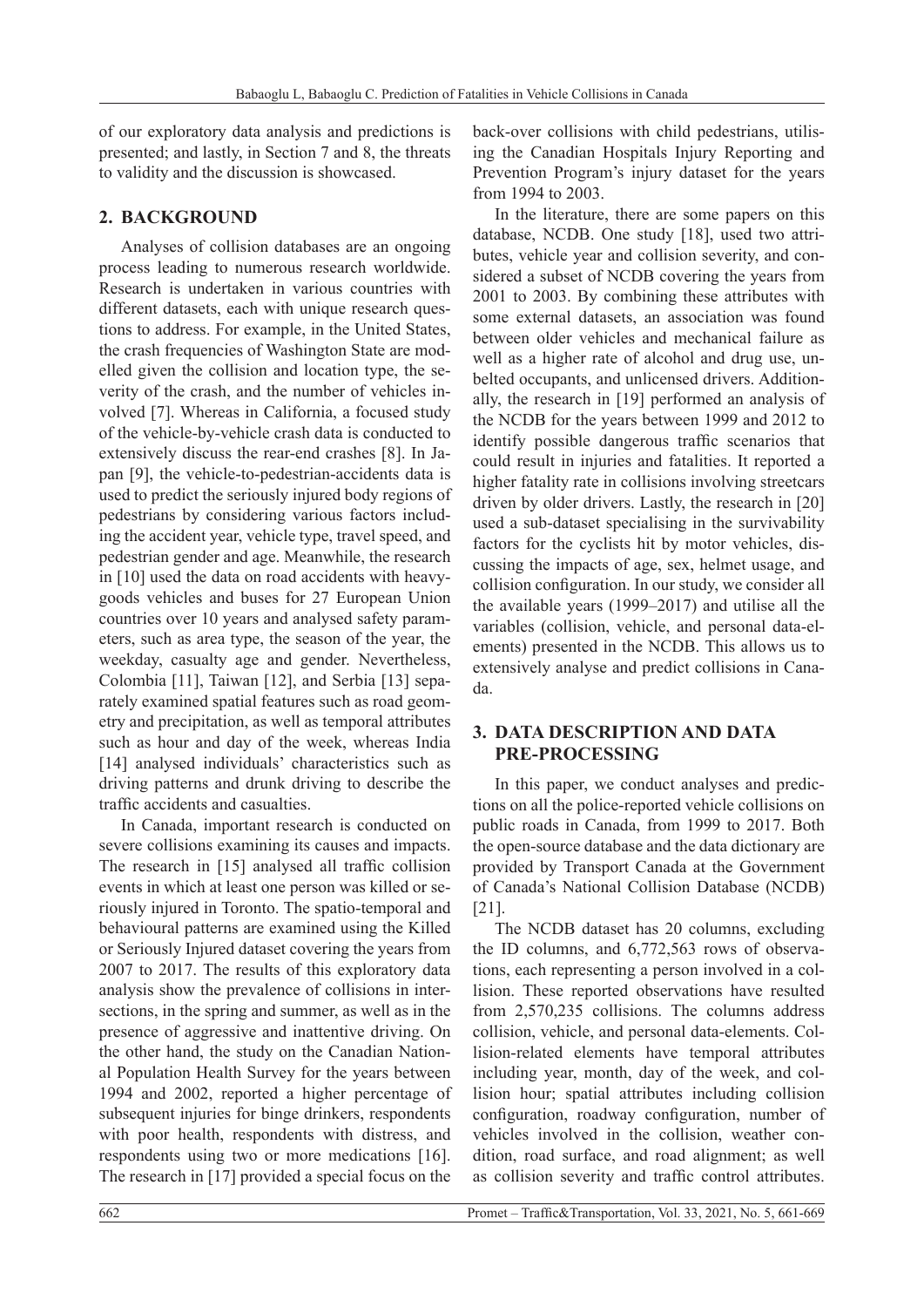Vehicle-related elements contain vehicle type and model year, whereas personal-related elements contain the person's sex and age, their position in the collision, the road user class, safety devices used, and the individuals' injury severity. Our dependent variable is "individuals' injury severity". This has three classes: no injury, injury, and fatality. Fatality represents immediate death or death within 30 days of the crash, except in Quebec before 2007 (eight days) [2]. For the analysis of this paper, we merge no injury and injury classes into one class representing non-fatalities. We rename the dependent variable as "individual fatality."

In our initial analysis of the 19 years of data, from 1999 to 2017, we found that 98.41% of the collisions have resulted in no fatality, meanwhile, 1.59% have resulted in at least one fatality. Over the years, we observe a general decreasing trend in the number of collisions from 1999 to 2017, reaching its record minimum in 2017. Similarly, we observe a general decreasing trend in fatal collisions from 1999 to 2017, reaching its lowest and second-lowest values in 2015 and 2014, respectively. Then, we shifted our analyses from collisions to victims of these collisions, where *Figure 1* shows the decline in the number of victims over the years.

For instance, over the 19 years, 43.30% of the people involved in the collisions had no injuries, whereas 55.97% were injured and 0.73% had died before having a chance to get any medical assistance. It is important to note that, the number of non-injuries and injuries has hit the lowest in 2017, with 118,199 and 152,772 individuals, respectively. Most importantly, 1,856 individuals were killed in a collision in 2017, showing a 37.72% decrease from 1999, as shown in *Figure 2*.

We noted a gradual increase in the number of collisions from Monday to Friday, reaching its peak on Fridays. We found the highest frequency of collisions to occur between 3 pm and 6 pm. Interestingly, we observed the highest frequency in August, a summer month, and the least in February. This correctly matches our findings that most collisions occur in clear and sunny skies, dry and normal road surfaces, and straight and levelled roads, outnumbering collisions in harsher weather and road conditions. We, also, found that more than half of the collisions took place between two vehicles. In addition, we can conclude that most collisions have resulted in light-duty vehicles, such as passenger cars, vans, and pick-up trucks.



*Figure 1 – The number of individuals involved in collisions over the years*



*Figure 2 – The number of individuals killed in collisions over the years*

Conversely, 77 vehicles, the highest number of vehicles, were reported in a collision on Friday, February 2006 and on Friday, January 2013. Of the 2,978,768 collisions, 1,001,610 collisions involved two cars traveling in the same direction, 1,006,752 collisions involved two cars traveling in the different directions, 930,766 collisions were with only a single vehicle in motion, and 39,640 collisions resulted by hitting a parked vehicle. However, we note headon collisions as the deadliest of all configurations, because almost 9% of head-on collisions result in at least one fatality. Most of the collisions are reported to have taken place in non-intersections such as mid-block or at an intersection of at least two public roadways. It is important to note that only 0.07% of the collisions occurred while passing or climbing lanes, or in a freeway system. Most collisions occurred in areas of no traffic control, contributing to almost 60% of all collisions. Nevertheless, second and third most frequent collisions were reported where traffic signals were fully operating and a stop sign was in place, respectively. Similarly, we note that only 13% of the individuals involved in a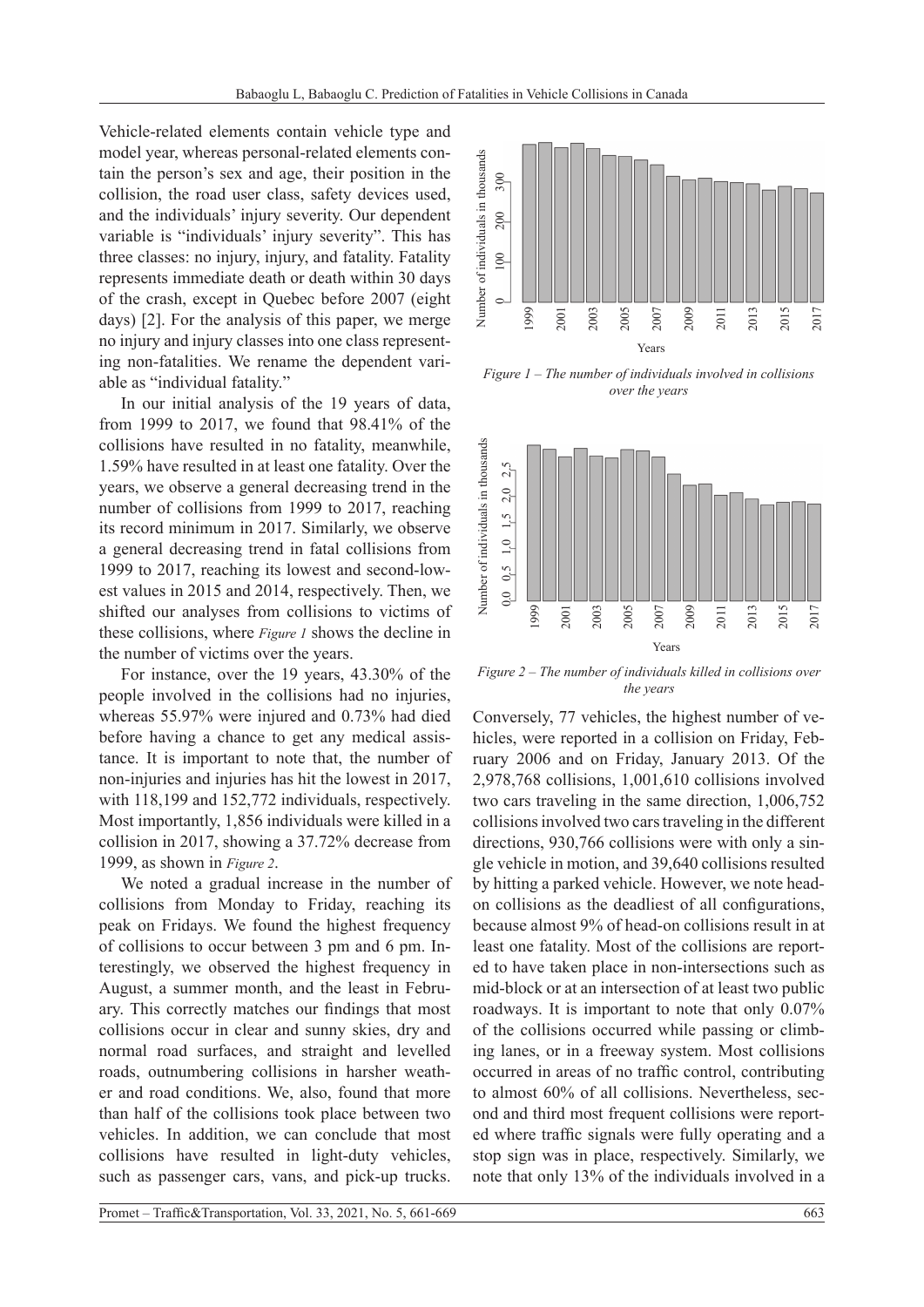collision were either not wearing a safety device or a child restraint, or there was no safety equipment, illustrating a bus setting. However, about 44% of such unsafe conditions resulted in individuals' instant death. Our analysis regarding the demographic of individuals showcases that 56% of individuals involved in a collision were male. Also, a significant number of fatalities have included individuals aged between 18 and 20 years, regardless of their lower death ratio from 60+ year-olds. On the other hand, although pedestrians are involved in less than 4% of all collisions, their fatalities make up more than 14% of all fatalities, signifying their vulnerability.

We conducted missing value imputations by mining specific story-based relationships between certain collision attributes. Firstly, within complete cases, we found that 96% of the rainy conditions had wet surfaces, allowing us to fill the unknown road surface values of all rainy conditions with wet surfaces. Then, similarly, 90% of the dry surfaces had clear and sunny skies, therefore we filled the unknown weather conditions of all dry surfaces with clear and sunny skies. Thirdly, 87% of the clear and sunny skies had dry road surfaces, therefore we filled the unknown road surface values of all clear and sunny conditions with dry surfaces.

Additionally, pinpointing certain inconsistencies within personal and vehicle data-elements allowed us to correctly address more missing values. For example, by using the known positions of individuals in a vehicle, we imputed the unknown "road class user" attributes. We also imputed the missing values under the "number of vehicles" attribute with the maximum vehicle ID involved in that collision. We omitted 6.51% of the "individual fatality" attribute, which either had missing severity values or represented the hypothetical passengers in empty, parked cars. Lastly, we utilised Multivariate Imputation via Chained Equations (MICE) [22] to impute incomplete collision data-elements, where story-based imputations were not possible. As our method's parameter, we selected Bayesian polytomous regression to impute our unordered categorical variables. Our pre-processed final dataset has 2,570,233 collisions, and 6,338,138 individuals involved in collisions. *Table 1* features the three most prevalent levels of each collision data element from a total of 2,570,233 collisions. *Table 2* and *Table 3* feature the three most prevalent levels of personal and vehicle data elements, respectively, from 6,338,138 observations.

| Variable                | Most prevalent examples (quantity)                                                                                                                                                        |  |  |
|-------------------------|-------------------------------------------------------------------------------------------------------------------------------------------------------------------------------------------|--|--|
| Collision year          | 2002 (156,415); 2000 (155,838); 2003 (152,980)                                                                                                                                            |  |  |
| Collision month         | August (233,382); July (231,301); December (231,171)                                                                                                                                      |  |  |
| Collision day           | Friday (433,487); Thursday (391,724); Wednesday (373,744)                                                                                                                                 |  |  |
| Collision hour          | 16:00-18:00 (588,252); 13:00-15:00 (529,392); 10:00-12:00 (402,576)                                                                                                                       |  |  |
| Number of vehicles      | 2 (1,477,201); 1 (835,861); 3 (205,947)                                                                                                                                                   |  |  |
| Collision configuration | Rear-end collision $(686,544)$ ; Right-angle collision $(367,237)$ ;<br>Other single vehicle collision (346,047)                                                                          |  |  |
| Roadway configuration   | At an intersection of at least two public roadways $(1,235,694)$ ; Non-intersection $(1,152,890)$ ;<br>Intersection with parking lot entrance/exit, private driveway or laneway (131,160) |  |  |
| Weather                 | Clear and sunny $(1,800,934)$ ; Overcast, cloudy but no precipitation $(279,937)$ ; Raining<br>(259, 251)                                                                                 |  |  |
| Road surface            | Dry, normal (1,737,494); Wet (467,530); Icy (169,805)                                                                                                                                     |  |  |
| Road alignment          | Straight and level $(1,932,005)$ ; Straight with gradient $(264,472)$ ;<br>Curved and level (211,852)                                                                                     |  |  |
| Traffic control         | No control present $(1,514,287)$ ;<br>Traffic signals fully operational $(672,086)$ ; Stop sign $(284,879)$                                                                               |  |  |
| Collision severity      | Non-fatal (2,529,047); Fatal (41,186)                                                                                                                                                     |  |  |

*Table 1 – Collision data elements*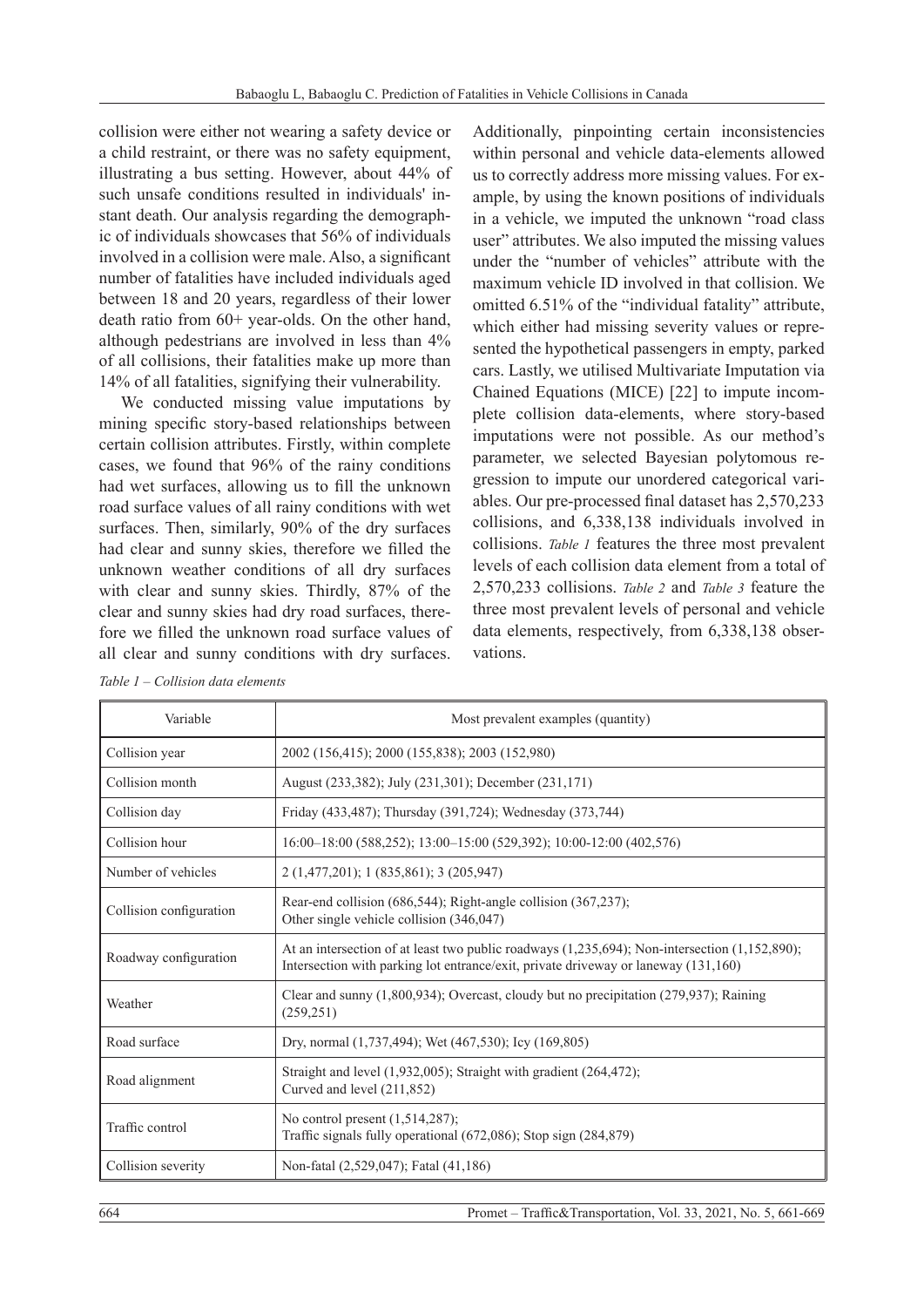| Variable                              | Most prevalent examples (quantity)                                                                                                                                              |  |  |
|---------------------------------------|---------------------------------------------------------------------------------------------------------------------------------------------------------------------------------|--|--|
| Person's sex                          | Male (3455176); Female (2,760,739)                                                                                                                                              |  |  |
| Person's age                          | 18 (185,210); 19 (181,410); 20 (172,896)                                                                                                                                        |  |  |
| Person's position during<br>collision | Driver (4,228,869); Front row, right outboard, including motorcycle passenger in sidecar<br>$(1,000,314)$ ; Second row, right outboard $(295,000)$                              |  |  |
| Safety device used                    | Safety device used or child restraint used $(4,803,467)$ ;<br>No safety device equipped, such as buses (518,534);<br>No safety device used or no child restraint used (221,414) |  |  |
| Road class user                       | Motor vehicle driver $(3,996,636)$ ;<br>Motor vehicle passenger $(1,790,185)$ ; Pedestrian $(244,830)$                                                                          |  |  |
| Individual fatality                   | Non-fatal (6,292,122); Fatal (46,016)                                                                                                                                           |  |  |

*Table 3 – Vehicle data elements*

| Variable           | Most prevalent examples (quantity)                                                             |  |
|--------------------|------------------------------------------------------------------------------------------------|--|
| Vehicle type       | Light duty vehicle $(5,221,555)$ ; Pedestrian $(250,800)$ ;<br>Other trucks and vans (184,556) |  |
| Vehicle model year | 2000 (318,730); 2002 (302,609); 2003 (296,915)                                                 |  |

### **4. METHODOLOGY**

In our initial analysis, we conducted univariate, bivariate, and multivariate statistical methods. In our exploratory analysis, we used a classical data mining methodology, the a priori algorithm, to find frequent subsets and association rules in the dataset. We conducted this algorithm firstly, to find subsets in collision data-elements that lead to a fatal collision, and secondly, to find subsets in all data-elements that lead to a person's death. We list our findings with the highest lift values. Lift represents the strength of the association rules since it describes the likelihood of the outcome given a combination of dependent variables, while accounting for the popularity of the variables in the dataset.

Before creating our prediction models, we split our dataset into a 70% training set and a 30% test set. Our goal is to perform binary classification within the "individual fatality" attribute: fatality class vs. non-injury/injury class. We proposed the following three methods to treat these imbalanced classes in our training set. With undersampling, we selected a proportion of the observations from the majority class to create a balanced dataset. With Random Over-Sampling Examples (ROSE) [23], we populated the minority class by creating synthetic examples. As a third method, we used the combination of both under- and over-sampling methodologies [23].

We trained our training set by using two supervised learning classification algorithms: Lasso Regression (Least Absolute Shrinkage and Selection Operator) [24] and XGBoost (eXtreme Gradient Boosting) [25]. Lasso Regression is a special type of linear regression. It adds a penalty equivalent to the absolute magnitude of regression coefficients and tries to minimise them by performing variable selection, and regularisation to prevent overfitting by discouraging building complex, flexible models. We used Lasso Regression on a five-times cross-validated training set. Lasso Regression is given by the equation,

$$
\sum_{i=1}^{n} \left( y_i - \sum_j x_{ij} \beta_j \right)^2 + \lambda \sum_{j=1}^{p} \left| \beta_j \right| \tag{1}
$$

where  $\lambda$  is the tuning parameter denoting the amount of shrinkage.

As *λ* increases, more variable coefficients approach to zero and get eliminated [24]. On the other hand, XGBoost is an ensemble learning technique that implements the gradient boosting on the decision tree learning algorithm. XGBoost aims to minimise the loss function,

$$
\mathcal{L}^{(t)} = \sum_{i=1}^{n} l(y_{i,\hat{y}}_{i}^{(t-1)} + f_i(x_i)) + \sum_{k=1}^{t} \Omega(f_k)
$$
 (2)

where

$$
\Omega(f_k) = \gamma T + \frac{1}{2} \lambda \sum_{j=1}^T w_j^2 \tag{3}
$$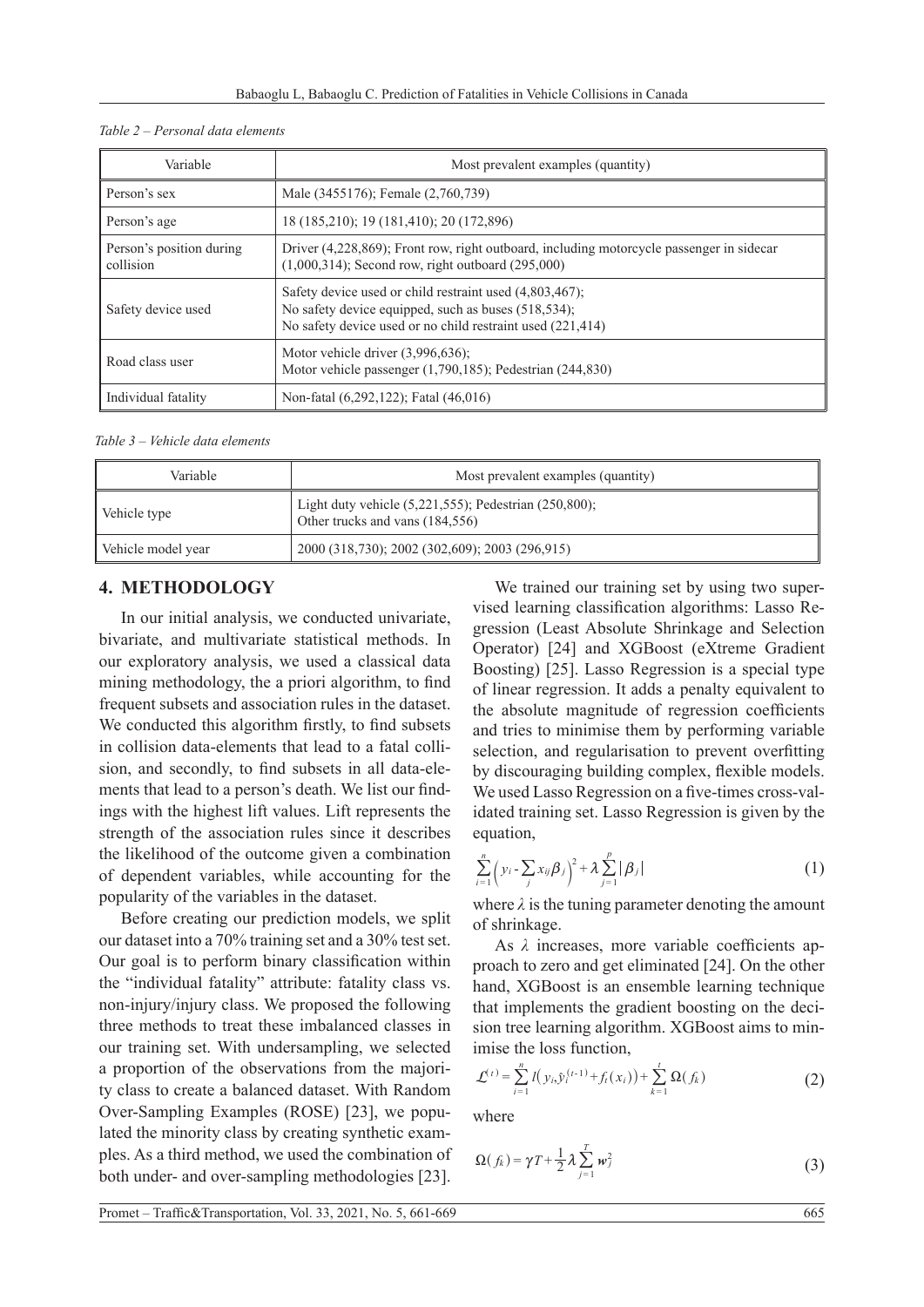Here, *γ* represents the complexity of each leaf, *T* represents the number of leaves,  $\lambda$  is a penalty scaling parameter, and *w* represents the vector of scores on leaves [25]. This boosting algorithm minimises error in sequential models through improving from the shortcomings of previous iterations. It conducts regularisation, and parallel computation to compute faster, allowing us to iterate our boosting algorithm 1200 times. Our model is based on a learning rate (eta) of 0.5 and a maximum depth of three. We used the objective of "binary:logistic" for our binary classification. We chose these supervised learning models, due to their promising performance with our large and sparse dataset. We evaluated our models on the test set with accuracy, sensitivity, and specificity measures. Accuracy is the ratio of the correctly predicted outcomes over the total number of samples in the test set. Sensitivity is defined as the true positive rate. In our dataset, it represents the ratio of the correctly identified fatalities to all fatality samples. Specificity is defined as the true negative rate, where it represents the ratio of correctly identified non-fatalities to all non-fatality samples.

### **5. RESULTS**

### **5.1 Exploratory data analysis**

The results for our exploratory analysis are shown in *Tables 4 and 5* with a minimum support value of 0.01 and a minimum confidence value of 0.05. The tables display higher lift values showcasing the importance and strength of the association rules on their respective outcomes: collision severity and individual fatality. *Table 4* shows the most significant combinations of collision data-elements that result in fatal collisions. The top six lift values range from 8.59 to 7.03 as shown below, whereas the minimum lift value observed in the association rules for collision severity is 3.15. Some collisions that result in at least one fatality have a mutual trait which is seen in every single rule, that is, head-on collisions. Head-on collisions are defined as two vehicles traveling in different directions. Specifically, head-on collisions at non-intersected road configurations with dry road surfaces are likely to result in fatal collisions (*Rule1*). Similarly, it is also probable for fatalities to occur during head-on collisions at non-intersected road configurations

*Table 4 – Rules for collision severity*

| ${Left-hand side} \implies {CollisionSecurity} = At least one fatality}$                                                                    | Lift | Count |
|---------------------------------------------------------------------------------------------------------------------------------------------|------|-------|
| Rule1 {CollisionConfiguration = Head-on, RoadConfiguration = Non-intersection, RoadSurface =<br>$Dry/Normal$ => {C SEV = 1}                 | 8.59 | 3,853 |
| Rule2 {CollisionConfiguration = Head-on, RoadSurface = $Dry/Normal$ , TrafficControl = No control<br>present $\geq$ $\{C \text{ SEV} = 1\}$ | 7.77 | 4,205 |
| Rule3 {CollisionConfiguration = Head-on, RoadConfiguration = Non-intersection, Weather = Clear/<br>Sunny $\Rightarrow$ {C SEV = 1}          | 7.67 | 3,830 |
| Rule4 {CollisionConfiguration = Head-on, RoadConfiguration = Non-intersection, TrafficControl =<br>No control present $\geq$ {C SEV = 1}    | 7.12 | 6,615 |
| Rule5 {VehiclesInvolved = Two, CollisionConfiguration = Head-on, RoadConfiguration = Non-inter-<br>section $\geq$ $\{C \text{ SEV} = 1\}$   |      | 5,630 |
| Rule6 {CollisionConfiguration = Head-on, RoadConfiguration = Non-intersection $\geq$ {C SEV=1}                                              | 7.03 | 6.699 |

*Table 5 – Rules for individual fatality*

| $\{Left\$ -hand side => $\{IndividualFatality = Fatal\}$                           | Lift  | Count |
|------------------------------------------------------------------------------------|-------|-------|
| Rule1 {SafetyDevices = None, UserClass = Motor vehicle driver} => {P ISEV = 1}     | 10.65 | 7,086 |
| Rule2 {VehiclesInvolved = One, SafetyDevices = None} => {P ISEV = 1}               | 9.87  | 7,365 |
| Rule3 {RoadConfiguration = Non-intersection, SafetyDevices = None} => {P ISEV = 1} | 9.79  | 8,337 |
| Rule4 {Passenger = Driver, SafetyDevices = None} => {P ISEV = 1}                   |       | 7,379 |
| Rule5 {TrafficControl = No control present, SafetyDevices = None} => {P ISEV = 1}  |       | 9,849 |
| Rule6 {VehicleType = Light duty vehicles, SafetyDevices = None} => {P ISEV = 1}    | 8.66  | 8.837 |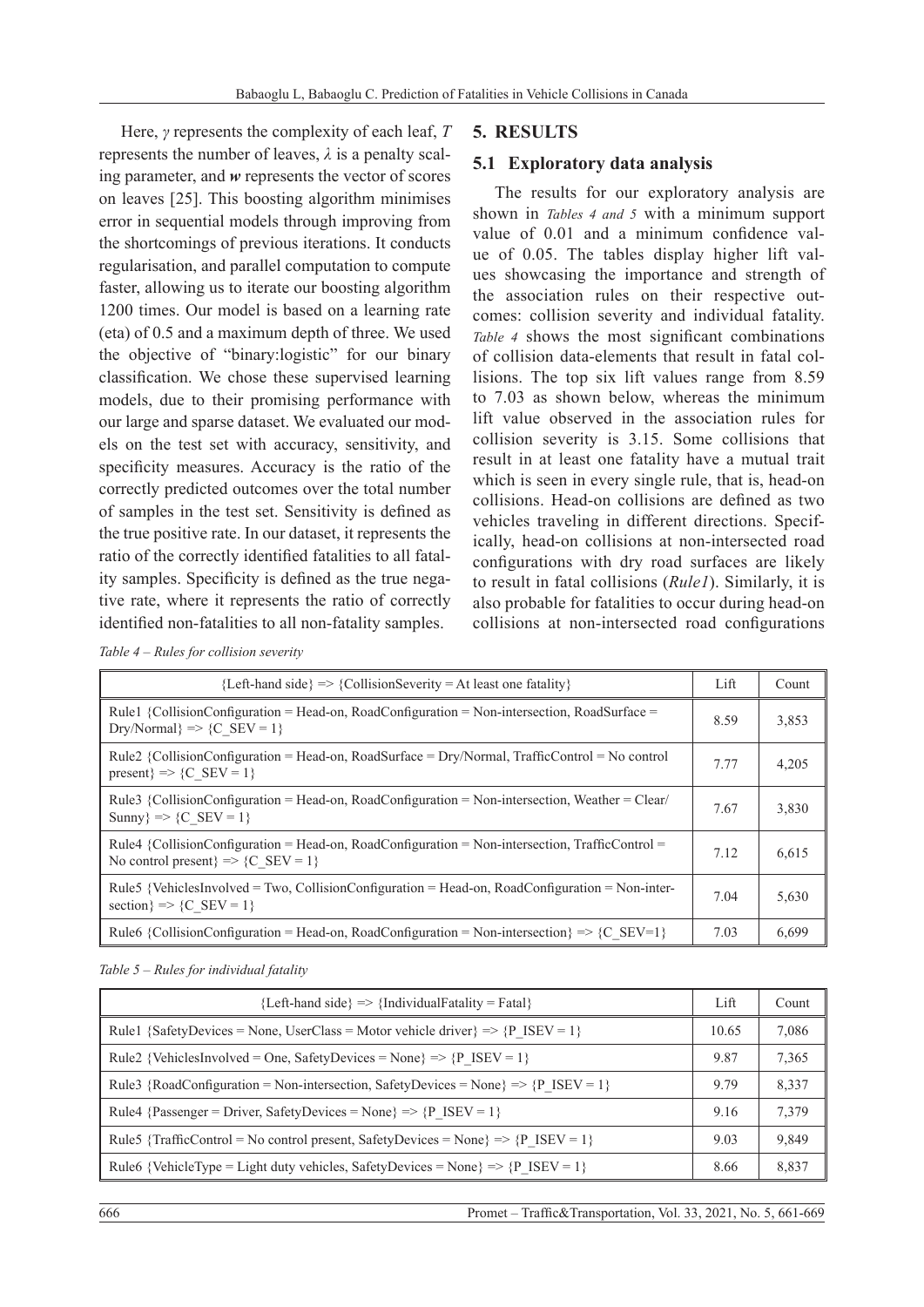with clear skies (*Rule3*). In fact, the combination of only two attributes, head-on collisions, and non-intersection, are dominant enough to result in fatal collisions (*Rule6*). It is also important to note the lack of traffic control present, such as the lack of warning signs, flashing traffic signals, or road marking, at intersected or not intersected areas may lead to fatal head-on collisions (*Rule2*, *Rule4*).

In *Table 5*, the top six lift values range from 10.65 to 8.66 as shown below, whereas the minimum lift value observed in the association rules for individual fatality is 6.94. All data-elements, including collision, vehicle, and personal elements, are considered to find the most significant patterns leading to sudden fatal injuries. It is crucial to note that some individuals that died immediately during the crash or within the time limit had no safety device or child restraint, as shown in all the six rules. Other significant rules were the combinations of a lack of personal safety with one of the followings: a motor vehicle driver (*Rule1*, *Rule4*), a one-vehicle collision (*Rule2*), at a non-intersection area (*Rule3*), no traffic control present (*Rule5*), and light-duty vehicles (*Rule6*). In fact, of the top six lift values presented, the highest number of fatal injuries occur when the roads have no traffic control and the individual has no safety devices (*Rule5*).

#### **5.2 Prediction models**

The results of our chosen predictions models are shown in *Table 6* which illustrates the balancing sampling method, prediction model, and performance measures. The accuracy results of our Lasso and XGBoost training models ranged between 81% and 89%, indicating good predictions, with no over-fittings in the test set. We examine that XG-Boost performs slightly better than Lasso, in all scenarios including undersampling, oversampling, or combined-sampling. In fact, the best model is a balancing method using combined-sampling followed by an XGBoost training model. This model's predictions on the test set display 83% accuracy, 79% sensitivity, and 83% specificity.



*Figure 3 – Feature importance graph of our best performing model, XGBoost*

This XGBoost model's most important features are "collision configuration" and "used safety devices" elements, in which each variable has a contribution importance of more than 15% in the model, as seen in *Figure 3*. On the other hand, the least important factors are the "number of vehicles involved" and "person's sex", with each having less than 3% variable contribution importance in predicting the fatality of a person involved in a collision.

#### **6. DISCUSSION AND CONCLUSION**

This paper analyses and predicts traffic-related fatalities in Canada through initial analyses, data mining techniques (association rules), and classification models (Lasso Regression and XGBoost).

From our initial analysis, we observe that most collision fatalities took place during the day with clear sunny skies, and straight dry road surfaces, elucidating the large number of collisions in non-extreme conditions. We think that the relatively low collisions in extreme conditions, such as unsafe road curvature, nights, or harsh Canadian weather, might be due to the driver's cautiousness in high perceived risk areas. However, we cannot reach this conclusion in full accuracy, since our dataset does

*Table 6 – Prediction results on the test set of individual fatality*

| Sample                    | Model   | Accuracy | Sensitivity | Specificity |
|---------------------------|---------|----------|-------------|-------------|
| Combined:<br>Under & Over | Lasso   | 0.81     | 0.79        | 0.81        |
|                           | XGBoost | 0.83     | 0.79        | 0.83        |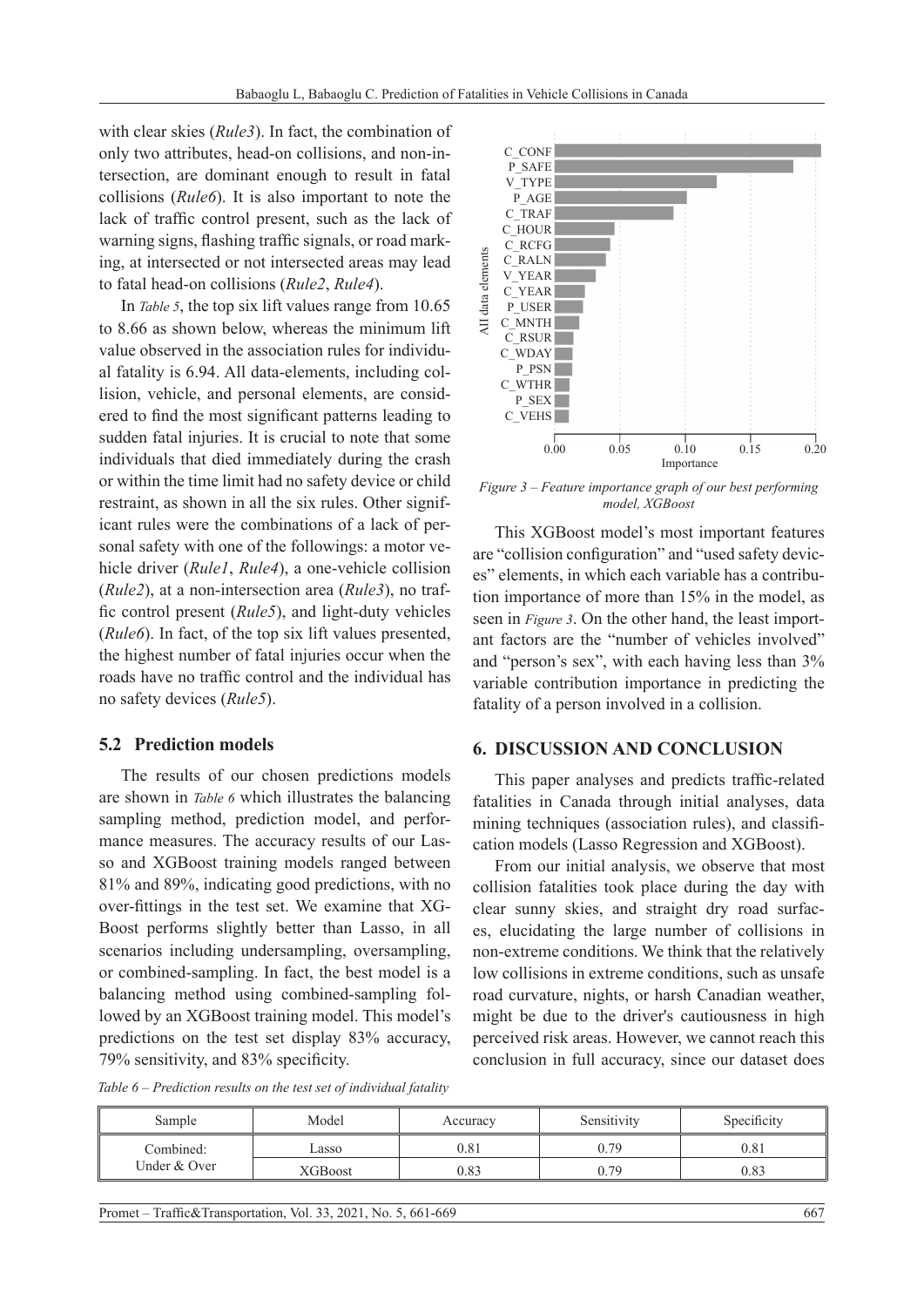not include drivers' behaviour-related attributes such as inattentiveness, aggressive driving, highspeed driving, or multitasking.

Based on our results from the data mining algorithms, the leading cause of individual fatalities is the absence of safety devices, such as child restraints, seat belts, helmets, and reflective clothing. We, also, observe that the absence of traffic controls, such as traffic signals, stop signs, yield signs, police officers, school crossings, and railway crossings, is a crucial factor for individual fatalities (*Table 5*). Specifically, the lack of both traffic controls and safety devices results in fatalities, as seen in Rule5 of *Table 5* with the highest count value among the highest lift values. Additionally, as shown in *Table 4*, the prominent factor in fatal collisions is head-on collisions (*Table 4*). Especially, the co-occurrence of head-on collisions and non-intersected areas, as well as the co-occurrence of head-on collisions in areas of no traffic controls lead to collision fatalities, as seen in every rule in *Table 4*.

As our analysis suggests, implementing correct and frequent traffic controls in non-intersection areas may decrease the number of head-on collisions. Also, the use of safety devices in motor vehicles and cyclists may decrease the risk of individual fatality. Furthermore, spreading awareness among motor vehicle drivers, bicyclists, and motorcyclists aged between 16 and 29 is necessary to prevent fatalities, since they are involved in the majority of fatal collisions (*Table 2*).

The predictions conducted by Lasso Regression and XGBoost show promising results. In addition, we conducted our predictions with multiple sample sets and numerous iterations that have proven the stability of our models. However, XGBoost performed slightly better suggesting the consideration of this model for similar datasets. The key features of this prediction model are the "collision configuration" and "safety devices used" attributes.

Missing and inconsistent data records were a threat to internal validity. We mitigated this threat through story-based and algorithm-based imputations. Whereas including the "collision severity" attribute in the prediction of "individual fatality" would result in an external threat to validity, therefore we excluded the collision severity attribute prior to running our prediction models. Lastly, the imbalanced class of our dependent variable could result in

a threat to construct validity. We resolved this threat by using balanced sample sets for the training of our binary classification models.

In the future, we plan to work on traffic-related datasets with drivers' behaviour-related attributes from North America. This will allow us to explore different causations of fatalities and to attain a more generalisable model.

### **DATA AVAILABILITY**

The open-source National Collision Database and its data dictionary are available at https://open. canada.ca/data/en/dataset/1eb9eba7-71d1-4b30- 9fb1-30cbdab7e63a.

### **REFERENCES**

- [1] *Global status report on road safety 2018*. World Health Organisation; 2018. Available from: https://www.who. int/violence\_injury\_prevention/road\_safety\_status/2018/ en/ [Accessed 7th Jan. 2021].
- [2] *Canadian Motor Vehicle Traffic Collision Statistics: 2017*. Transport Canada; 2017. Available from: https://tc. canada.ca/en/road-transportation/motor-vehicle-safety/ canadian-motor-vehicle-traffic-collision-statistics-2017 [Accessed 7th Jan. 2021].
- [3] *Vehicle registrations, by type of vehicle*. Statistics Canada; 2020. Available from: https://www150.statcan.gc.ca/ t1/tbl1/en/tv.action?pid=2310006701 [Accessed 7th Jan. 2021].
- [4] *Canada's road safety strategy 2025*. Canadian Council of Motor Transport Administrators; 2016. Available from: http://roadsafetystrategy.ca/files/RSS-2025-Report-January-2016-with%20cover.pdf [Accessed 7th Jan. 2021].
- [5] *2018 Annual vision zero report*. City of Edmonton; 2018. Available from: https://www.edmonton.ca/transportation/PDF/2018\_VisionZero-EdmontonAnnualReport. pdf [Accessed 7th Jan. 2021].
- [6] Transportation Services City of Toronto. *Vision zero Toronto's road safety plan*; 2017. Available at: https://www. toronto.ca/wp-content/uploads/2017/11/990f-2017-Vision-Zero-Road-Safety-Plan\_June1.pdf [Accessed 7th Jan. 2021].
- [7] Venkataraman N, Ulfarsson GF, Shankar VN. Random parameter models of interstate crash frequencies by severity, number of vehicles involved, collision and location type. *Accident Analysis & Prevention*. 2013;59: 309- 318. DOI: 10.1016/j.aap.2013.06.021
- [8] Ahmadi A, Jahangiri A, Berardi V, Machiani SG. Crash severity analysis of rear-end crashes in California using statistical and machine learning classification methods. *Journal of Transportation Safety & Security*. 2020;12(4): 522-546. DOI: 10.1080/19439962.2018.1505793
- [9] Oikawa S, Matsui Y. Features of serious pedestrian injuries in vehicle-to-pedestrian accidents in Japan. *International Journal of Crashworthiness*. 2017;22(2): 202-213. DOI: 10.1080/13588265.2016.1244230
- [10] Evgenikos P, et al. Characteristics and causes of heavy goods vehicles and buses accidents in Europe. *Transportation*